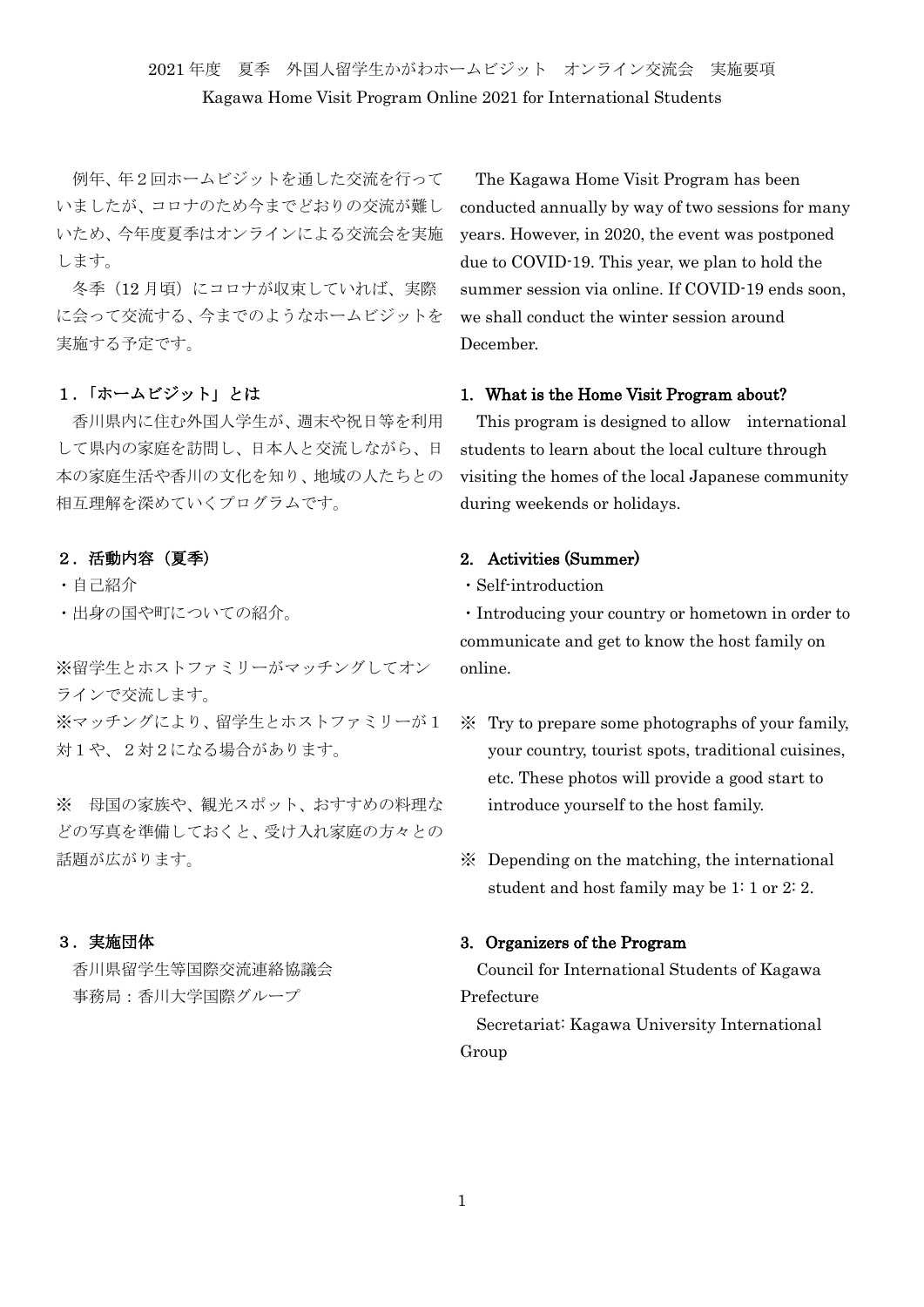### 4.交流する家庭

香川県内在住で、(公財)法人香川県国際交流協会 にホストファミリー登録をしている家庭

#### 5.実施日時

8月 21 日(土)  $14:30 \sim 16:00$ (ホストファミリーとの交流は 15:00~)

# 6.申込方法

所定の申込書(各大学や日本語学校等、担当部署で 配布、または香川県留学生等国際交流連絡協議会ホー ムページからダウンロード)に必要事項を記入のう え、所属校の担当係に提出してください。

https://www.kagawa-u.ac.jp/international/policy/ conference/

#### 7.参加費

無料

#### 8.応募締切

7月 20 日(火)必着

# 9.応募資格

香川県内の大学や日本語学校等に在籍し、「留学」 ビザを有している外国人学生。

「Zoom」を使用できる環境があること。

#### 10.募集人数

 $10~20$  名

※ただし、応募者多数の場合は全員参加できない場 合もあります。

#### 11.参加成立の通知

申込は、申込書に記載されたメールアドレスに事務 局からメールを送信し、「参加します」と返信した時 点で、完了します。申込書を提出しただけでは完了し ませんので、ご注意ください。

事務局からの連絡事項は、メールで行いますので、 定期的に確認してください。

## 4. Host families

Host families are residents of Kagawa Prefecture and are registered with IPAL as 'Host family'.

# 5. Date and time

August 21 (Sat)  $14:30 \sim 16:00$ (Interaction with host family shall start at 15:00)

#### 6. Application procedure

Forms can be obtained from respective departments in charge international students, or they can be downloaded from the homepage of the Council for International Students of Kagawa Prefecture. Fill them out and send them by mail or by hand to the respective departments.

#### 7. Participation fee:

None

# 8. Application deadline

July 20 (Tue)

# 9. Eligibility

International students enrolled in educational institutions in Kagawa Prefecture, holding a 'student visa' permit. Possesses the ability and environment to utilize Zoom.

# 10. Number of participants: 10 to 20 people Note that we may not be able to match all

participants due to the limited number of host families.

#### 11. Acceptance of participation

After application forms are received, the Secretariat (Kagawa University) shall email successful candidates with a message that says, 'Participation accepted'. Please note that simply submitting the application form does not guarantee acceptance for participation.